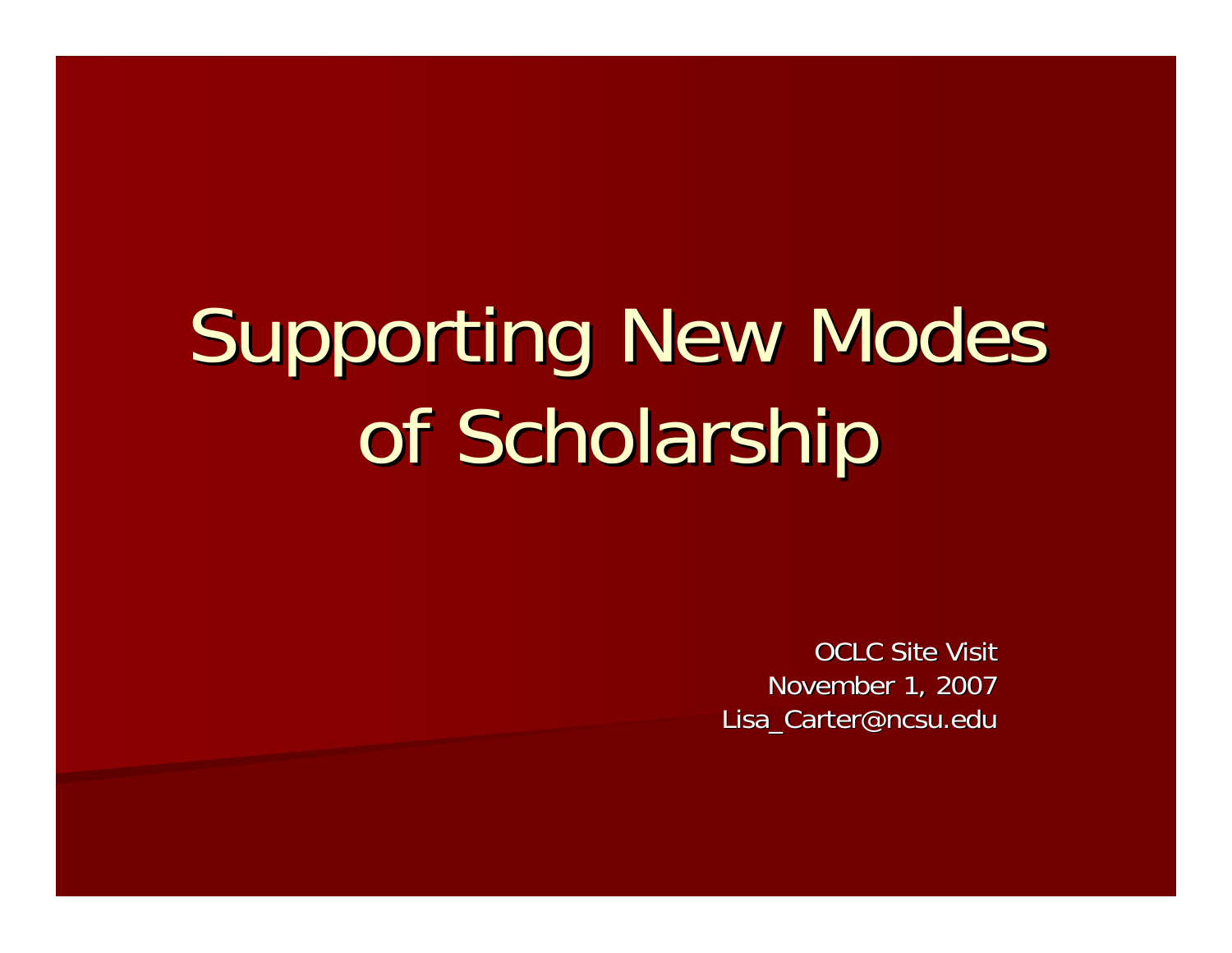### **Scholarly Communication**

 $\triangleright$  How scholars find information, create knowledge, and communicate among themselves, with students, and beyond the academy with other audiences.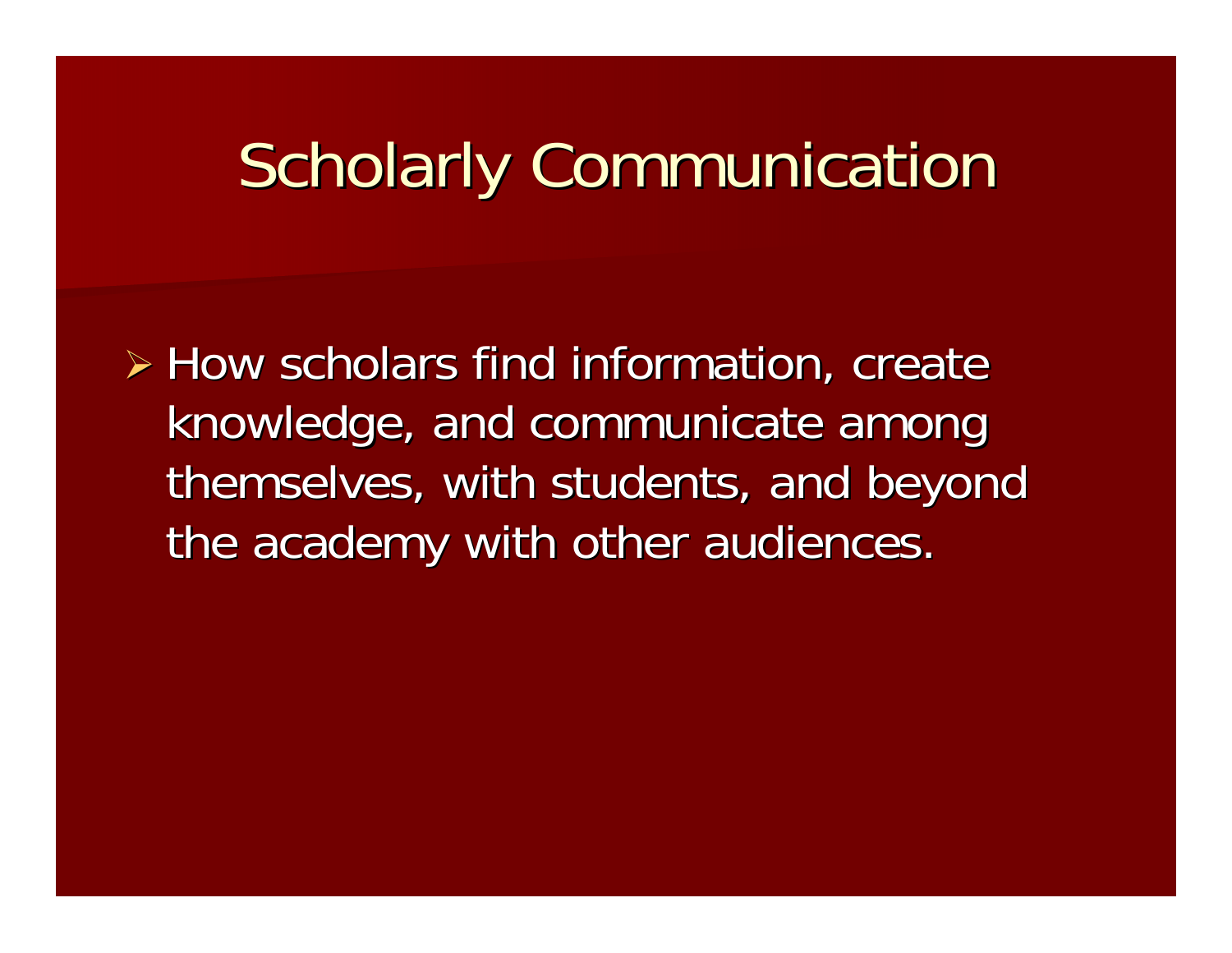Based on *Sharing, Privacy and Trust in Our* Networked World, can we even support scholarship?

What of value can we offer? Can we do more than participate?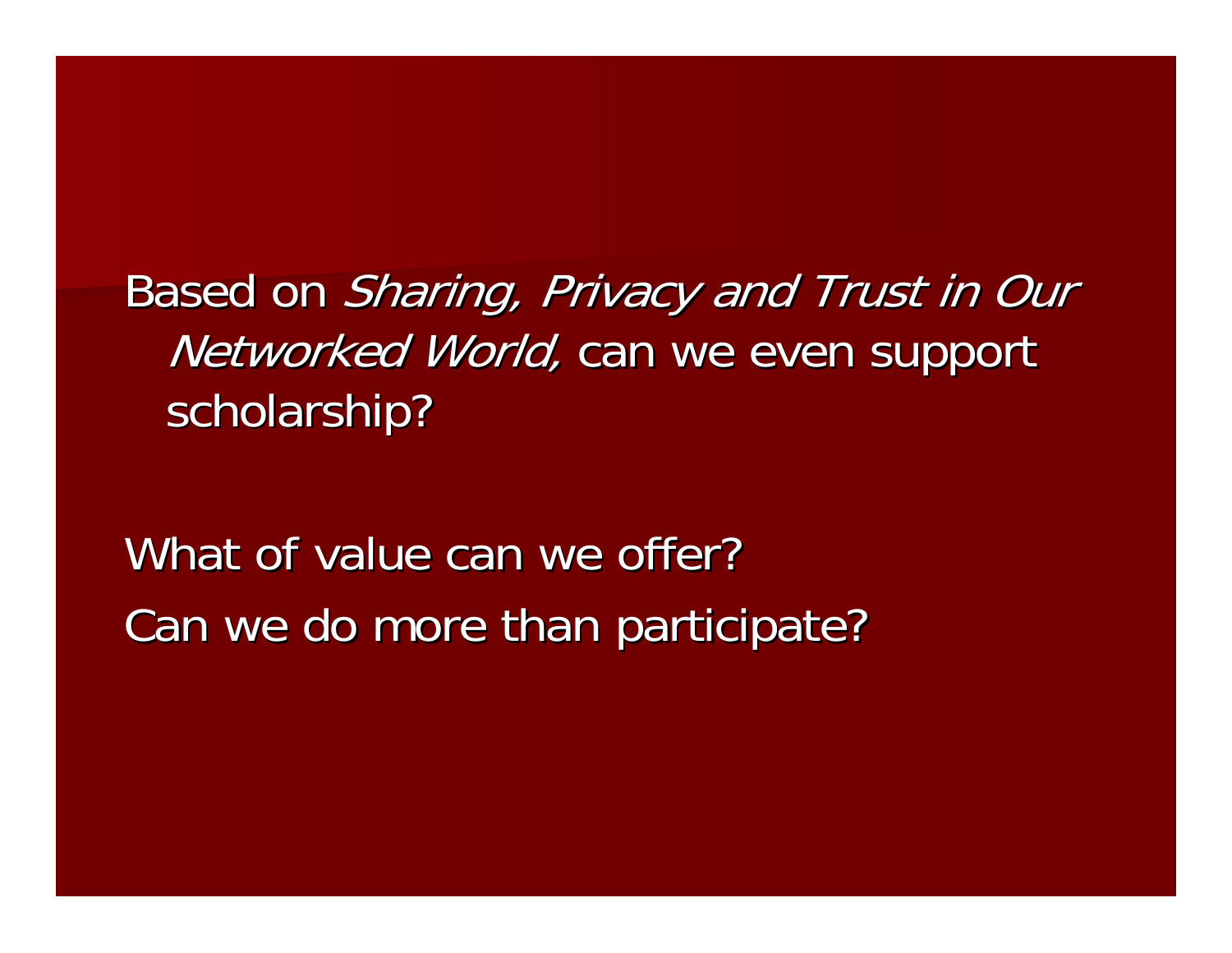### "I" Statements

#### **Institutional**

–– Providing infrastructure, content, tools

#### **Individual**

- –- Be where they are
- **Interdisciplinary** 
	- –– Facilitation opportunities & enabling collaboration

#### **Integrated**

–– Participate and embrace user participation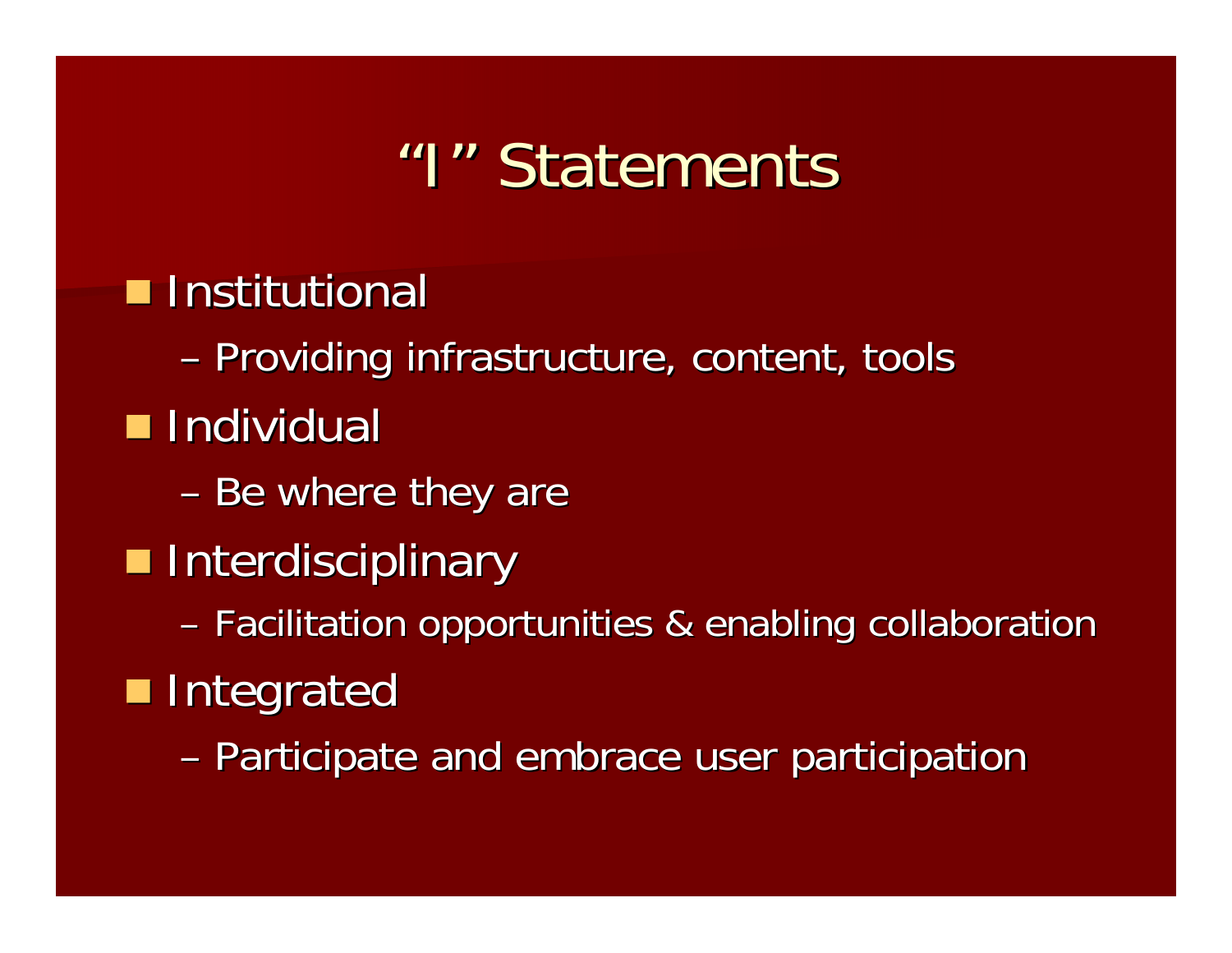### **Institutional**

- $\triangleright$  The things the community can't or won't do
	- $-$  Managing the collective collection
		- $\blacksquare$ Library contributed metadata
		- $\blacksquare$ Network level aggregation
		- **Registries**
	- Digitization and repositories
		- **Outsourcing**
		- $\blacksquare$ **Mass digitization**
	- Infrastructure to make things work and discoverable
		- **Investment in disclosure**
		- $\blacksquare$ Rules/controls Rules/controls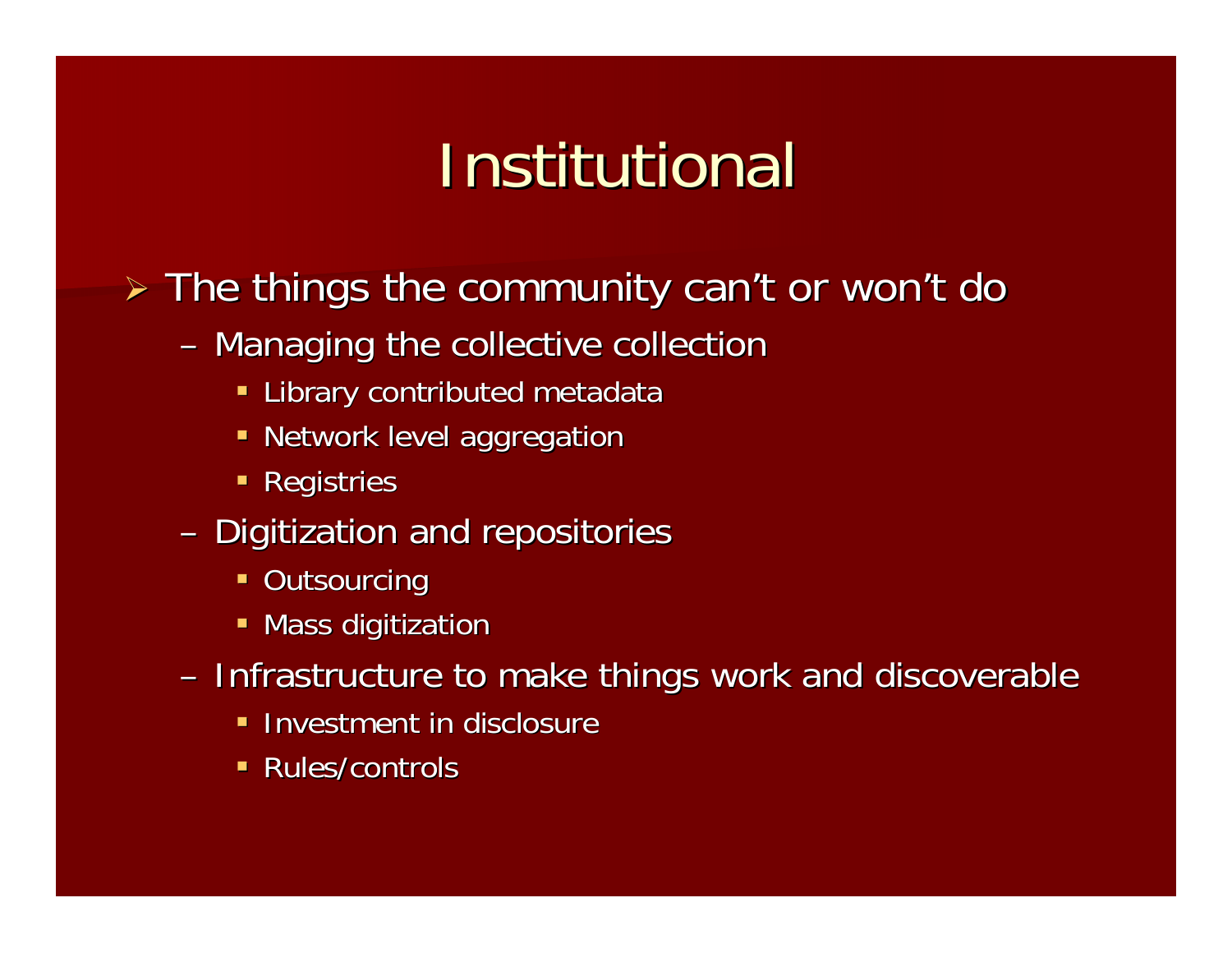### **Institutional**

#### $\triangleright$  Value added

- Process standardization Process standardization
	- System wide efficiencies
	- $\blacksquare$ Reducing redundancies
- Preservation of collections and the research outcomes
- –– Advising researchers on delivery
	- **Copyright**
	- $\blacksquare$ Open access
	- Self publishing
- Trust: Trustworthiness and authority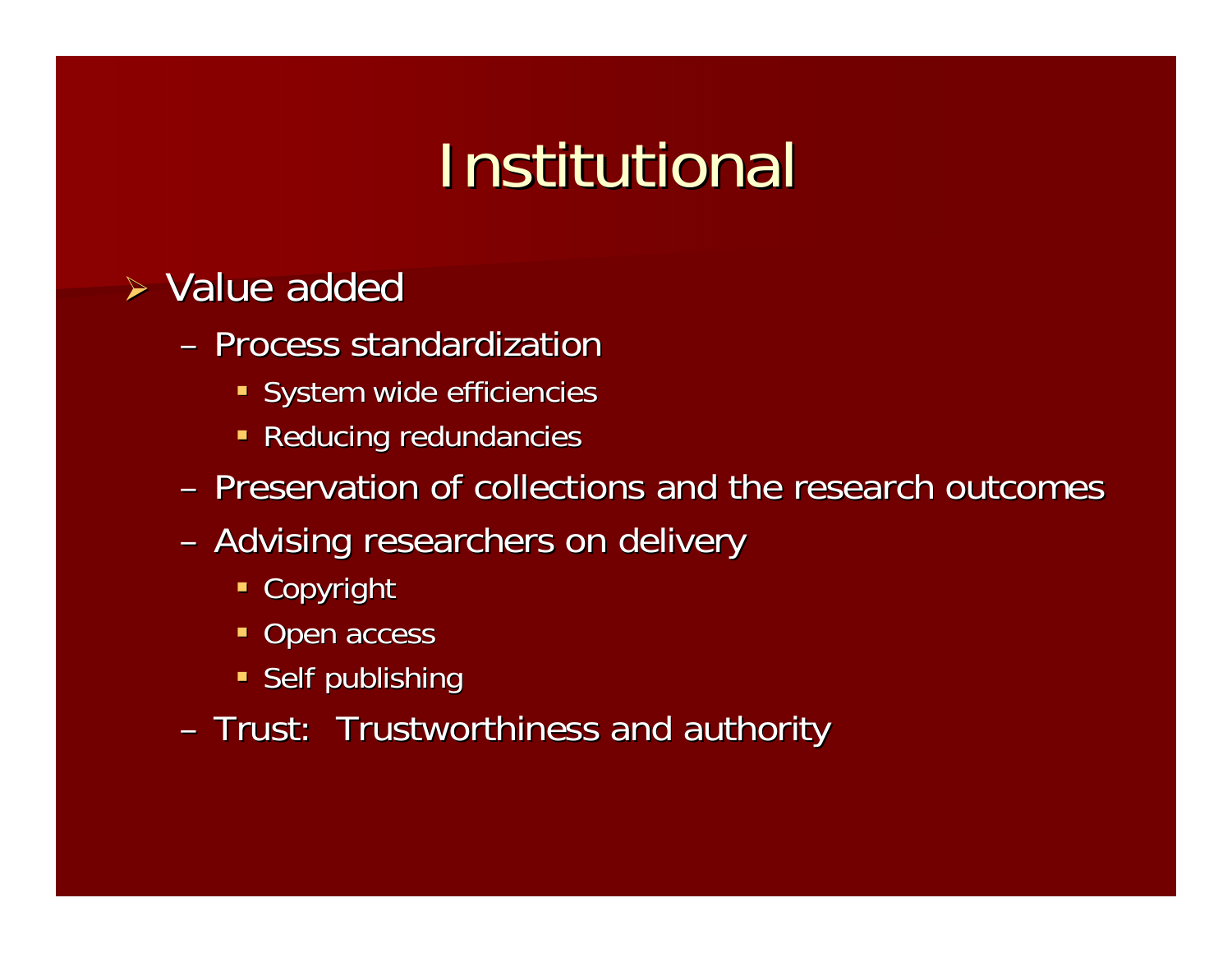### **Individual**

- **Be where they are** 
	- – $-$  Things built for them, by them is what's usec
- Convenience trumps quality, sharing trumps privacy
- **User configurability** 
	- –– People want control over their own experiences
- **Personal collections and data reproduction** 
	- –– Mashups, repurposing, piracy
- **Building things that can be consumed in many** different ways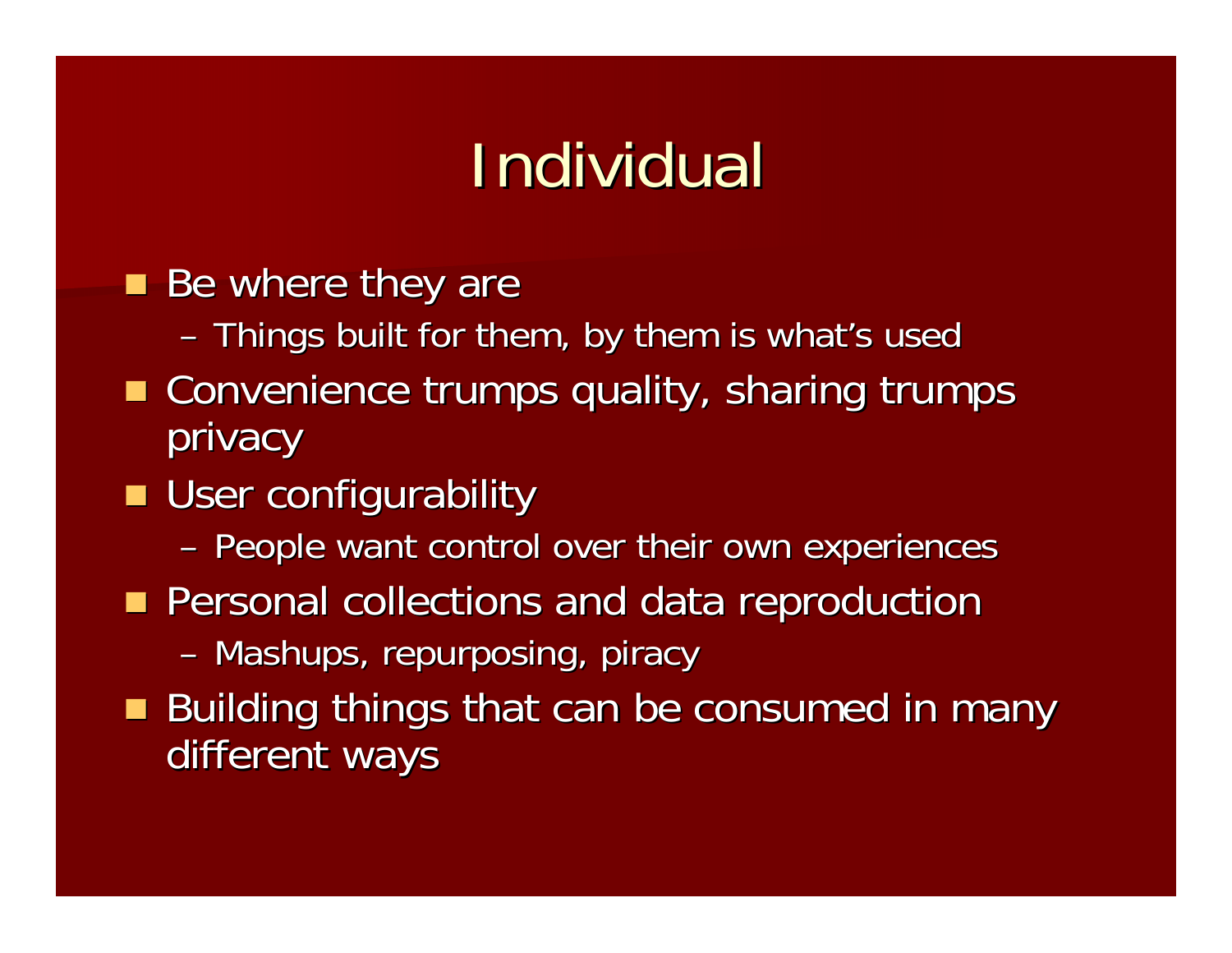## **Individual**

#### **Tools that libraries might provide**

- –– Podcasting
- RSS feeds
- Portals
- –– MySpace(s)
- –– Blogs
- Faceted search
- Service to mobile devices

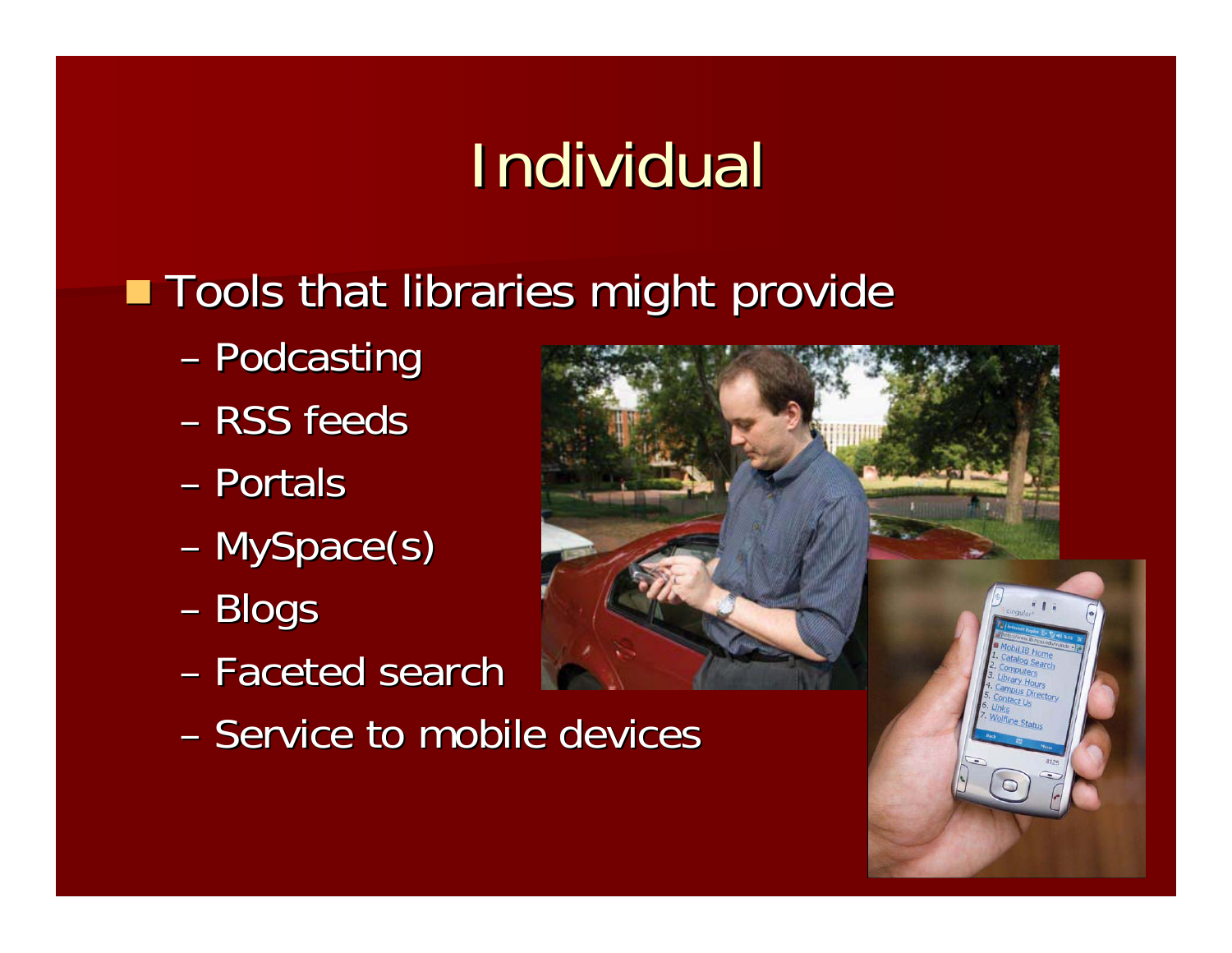### Interdisciplinary

- Helping people organize (info)
- Facilitation and enabling collaboration Facilitation and enabling collaboration
- **Ability to participate in and build** communities
	- –– Need to be allowed to play in these spaces
	- –- Trust: Be a part of their friends/family
	- –– People don't see learning as social
- **Example 21 Customer relation management**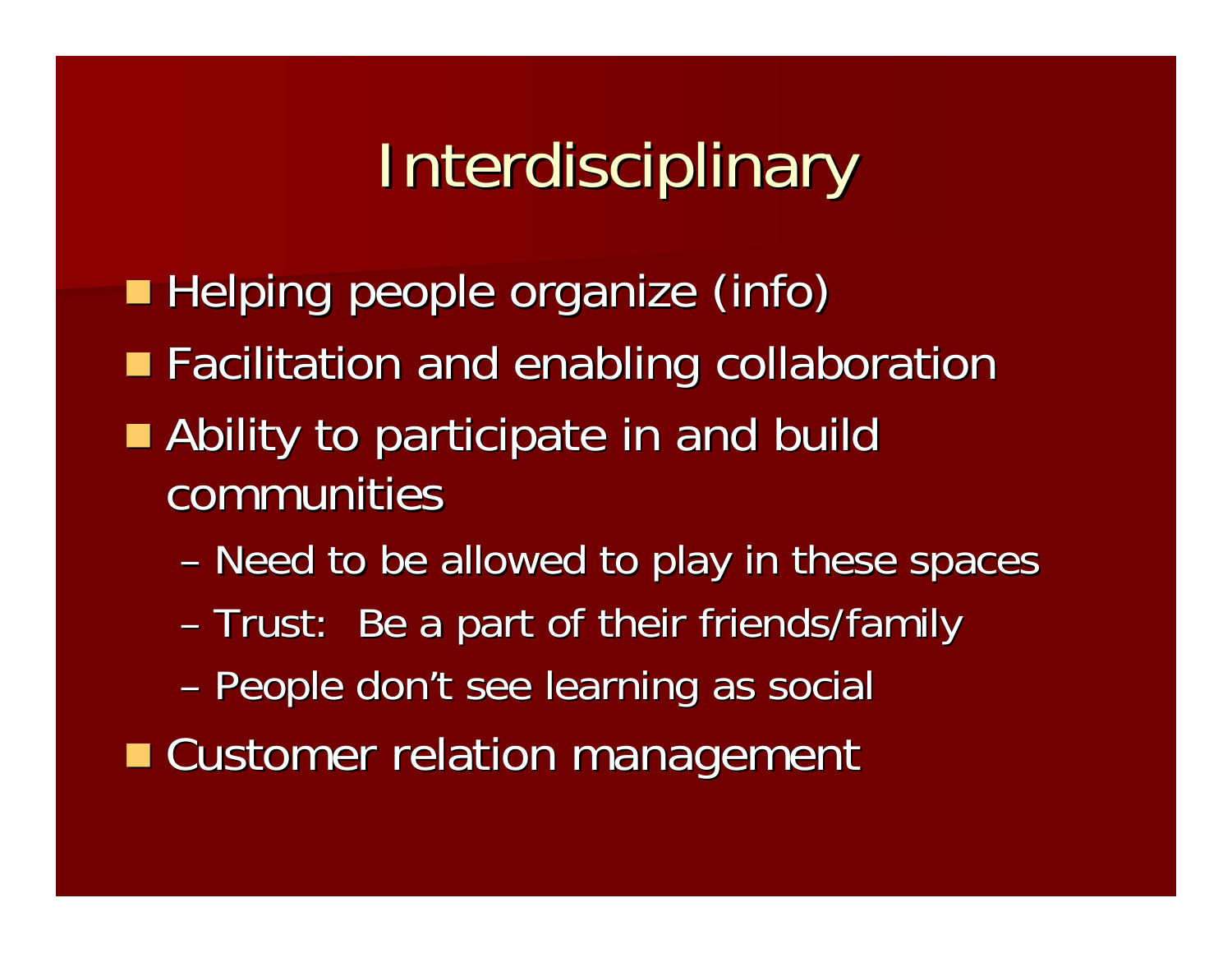# Interdisciplinary

#### ■ Tools

- Social networking tools > research tools
	- Wikis, chat, IM, email, video, blogging, discussion groups
	- Collaborative spaces, virtual communities
- Make data work harder
- –– Institutional Repositories
	- Shared data sets
- –– Registries
	- **People profiles**
- –– Learning commons

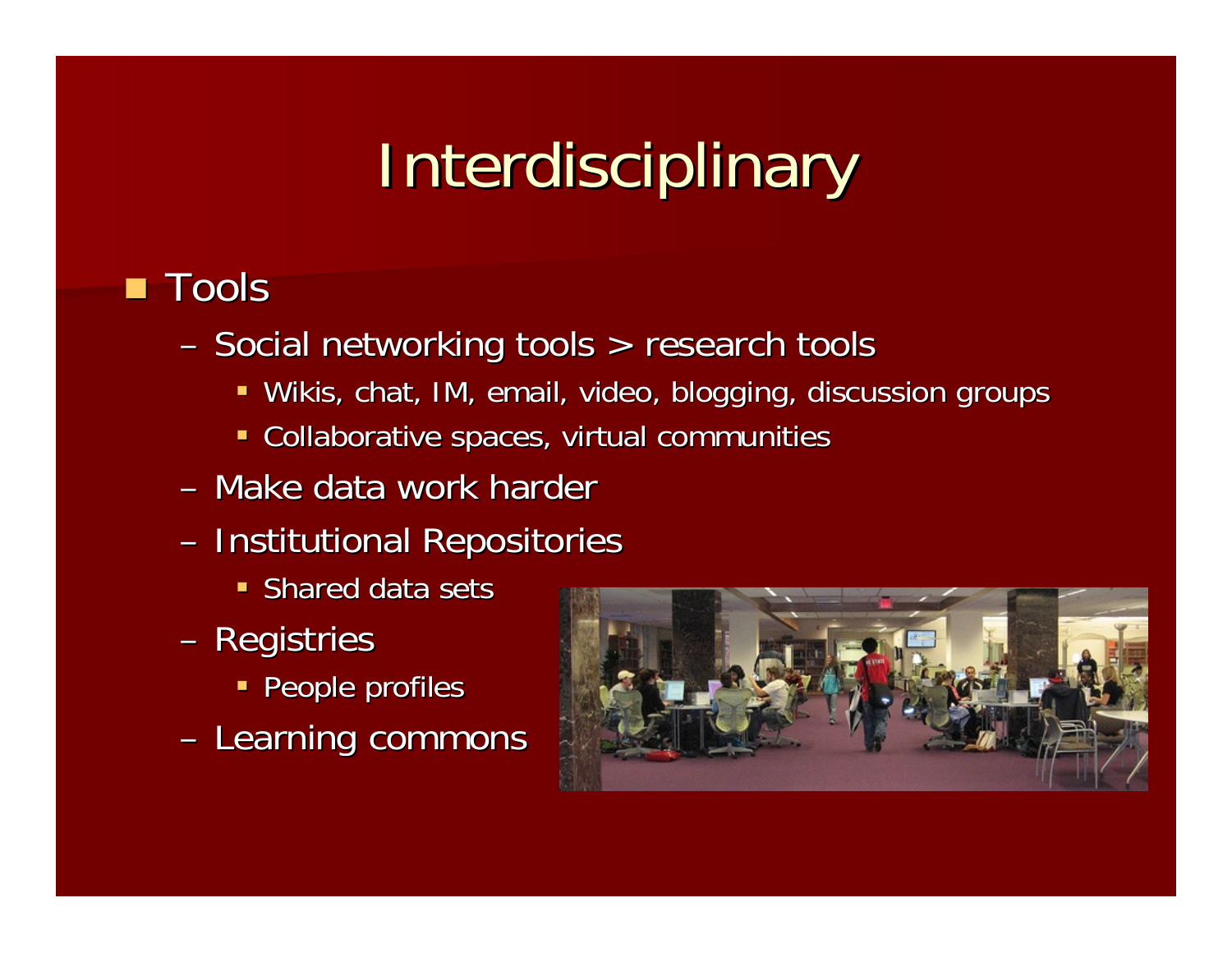### Integrated

- **Reciprocity, genuine interactivity**
- $\blacksquare$  Weave libraries into the web  $>$  weave libraries into the workflow
- **Messy media, messy participation**
- **Transformative experience**
- Using APIs to create groups on the fly > capture the results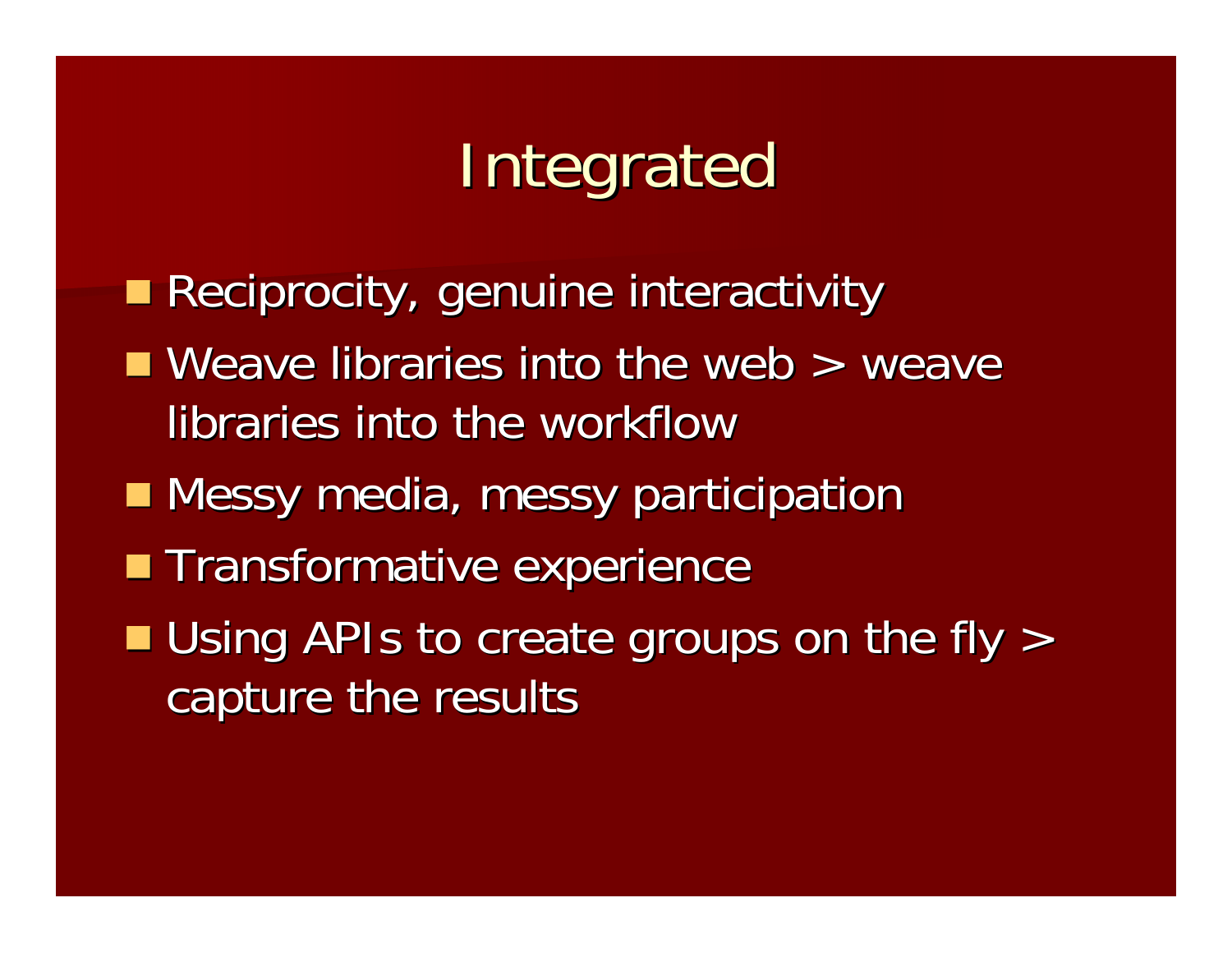# Integration

- **Acquisition on demand**
- **Renovating descriptive practices (libraries** don't see description as social)
	- Recommender features to link collections
	- –– Collaborative tagging, folksonomies
	- –– Authority files linked by a "six degrees" principle
- **Example Community Curation** 
	- –– Collaborative interpretation of objects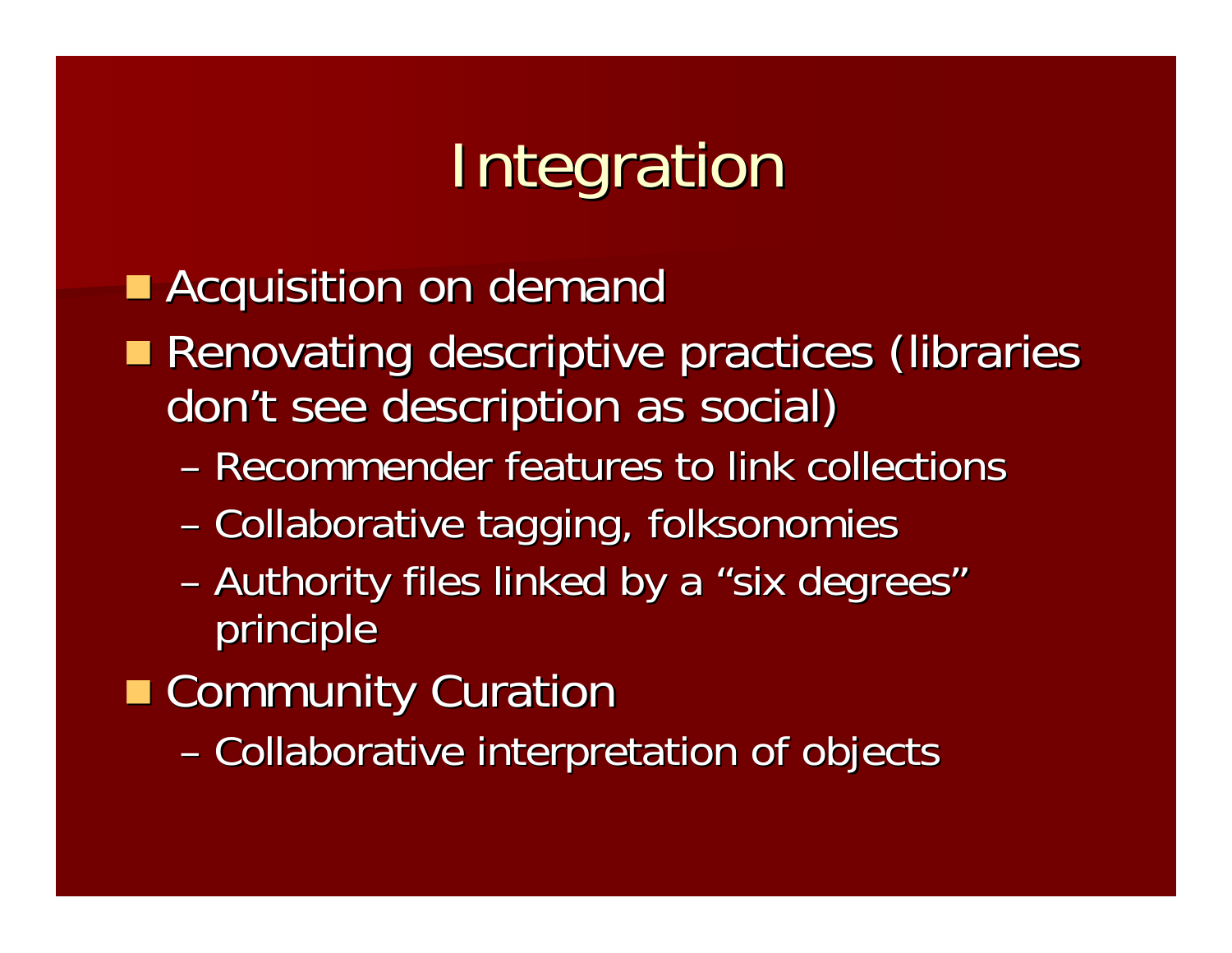### Characteristics

- **Openness**
- **Peer production/mass collaboration**
- **Participatory organization**
- **Engagement**
- Social
- Grows in effectiveness with increased use Grows in effectiveness with increased use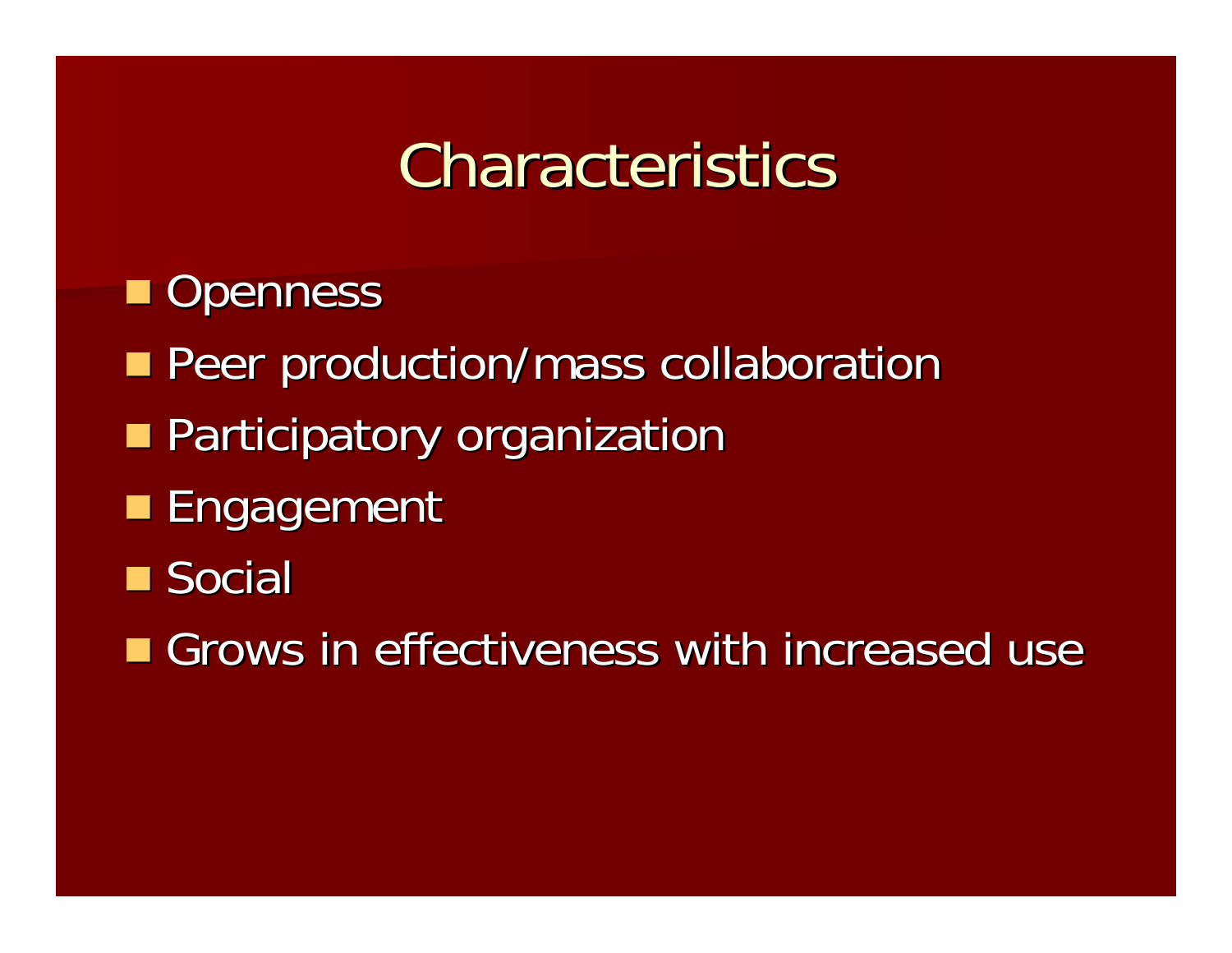At dinner on October 31st, I was challenged to share what one could , learn from Broadway musicals. As a result, this list was conceived.

#### ■ 10. Hairspray: "You can't stop the beat." (Shaiman) (Shaiman)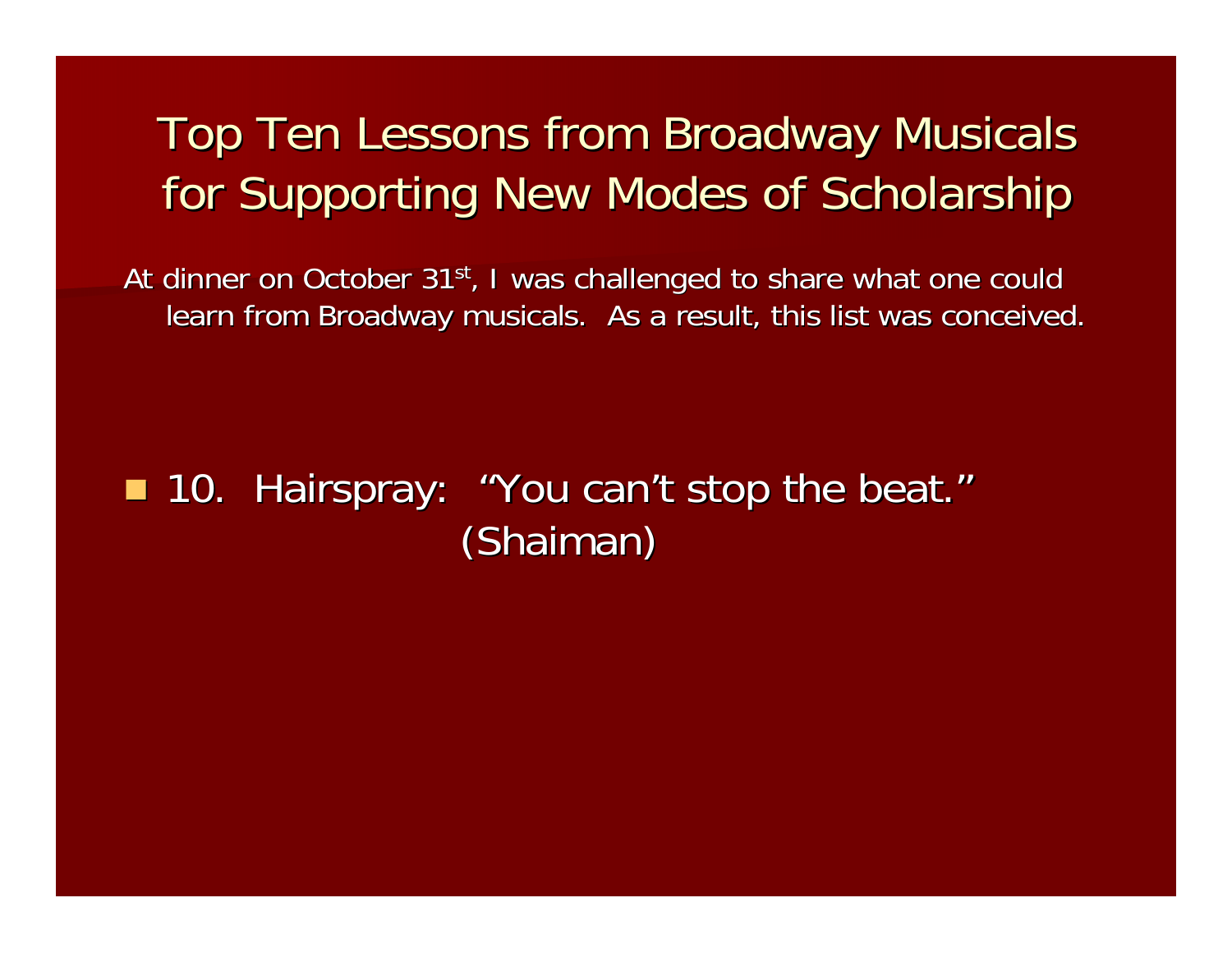- 9. Beauty and the Beast: Give your library to an agent of change and your curse will be lifted.
	- Belle: "I've never seen so many books in my whole life!" Beast: "You like it?"
	- Belle: "It's wonderful!"
	- Beast: "It's yours!"
	- (Ashman) (Ashman)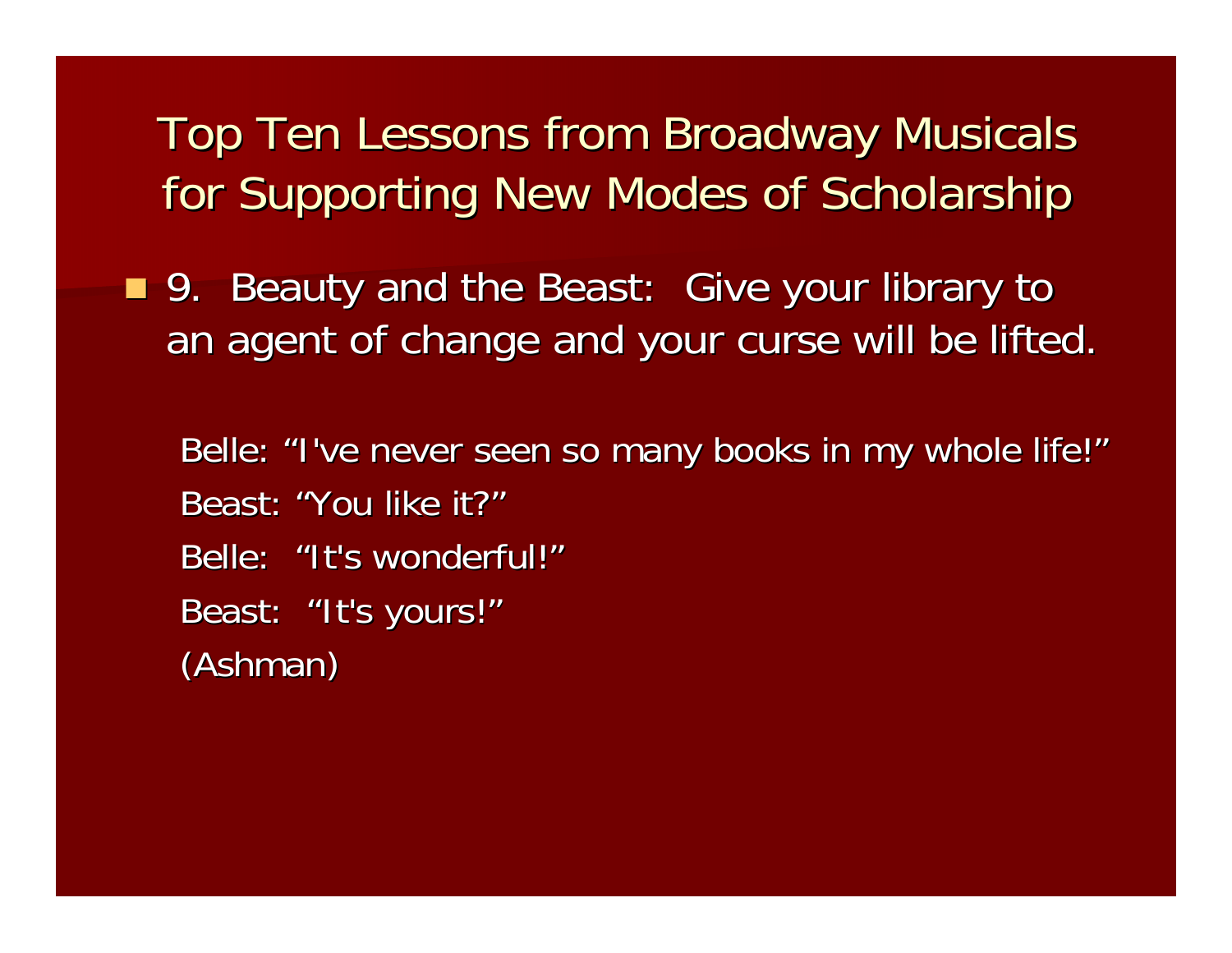- 8. Phantom of the Opera: Not much good comes from insisting on having things your way or withholding treasures from the world.
	- Phantom and Christine: "Past the point of no return, the final threshold, the bridge is crossed, so stand and watch it burn. " (Hart)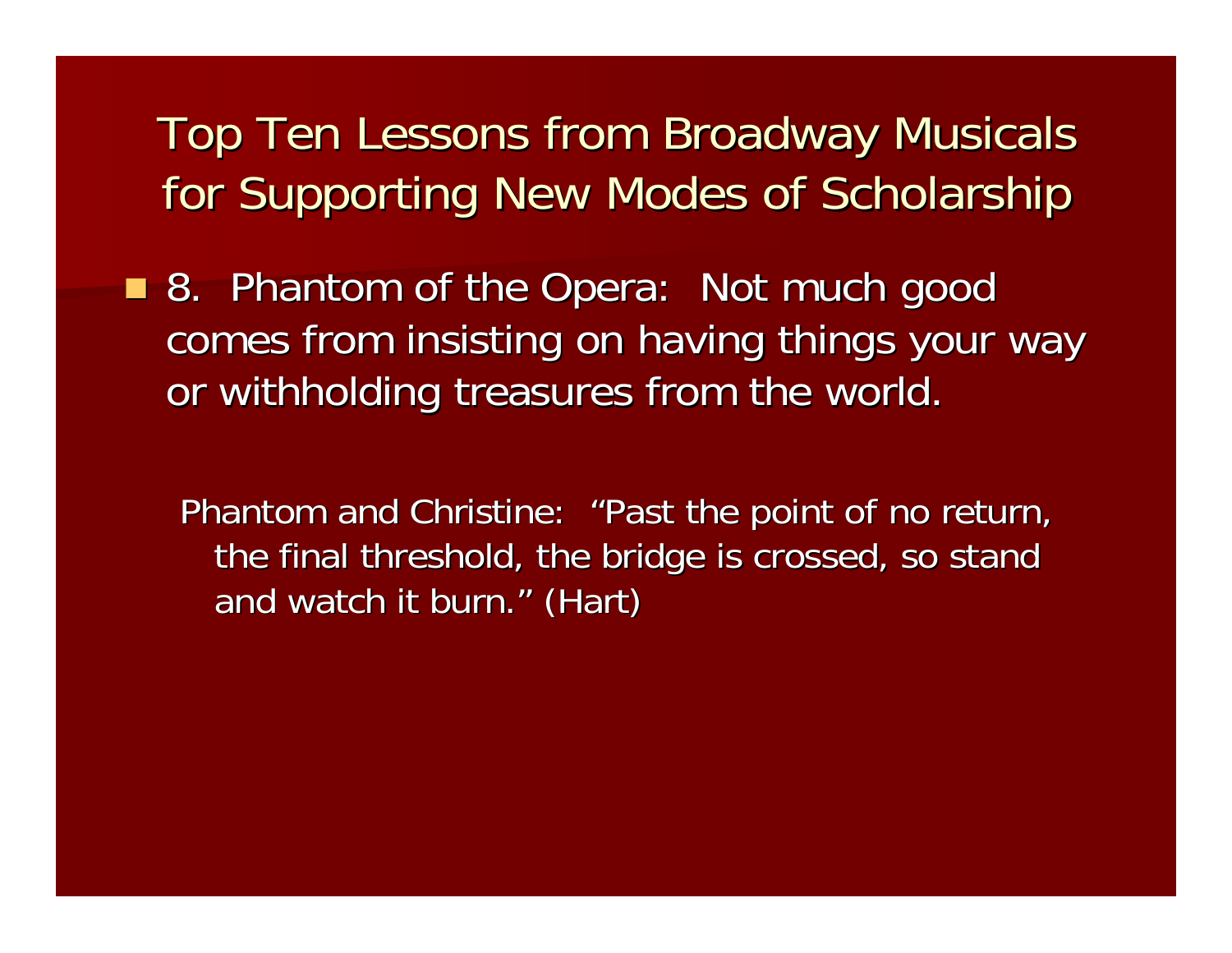■ 7. Into the Woods: You have to go into the woods and encounter giants in the sky to get what you want. But stick together or you'll get smooshed.

Witch: "Anything that leaves a footprint that large is no 'who.' "

All: "Into the woods, each time you go, there's more to learn of what you know." (Sondheim)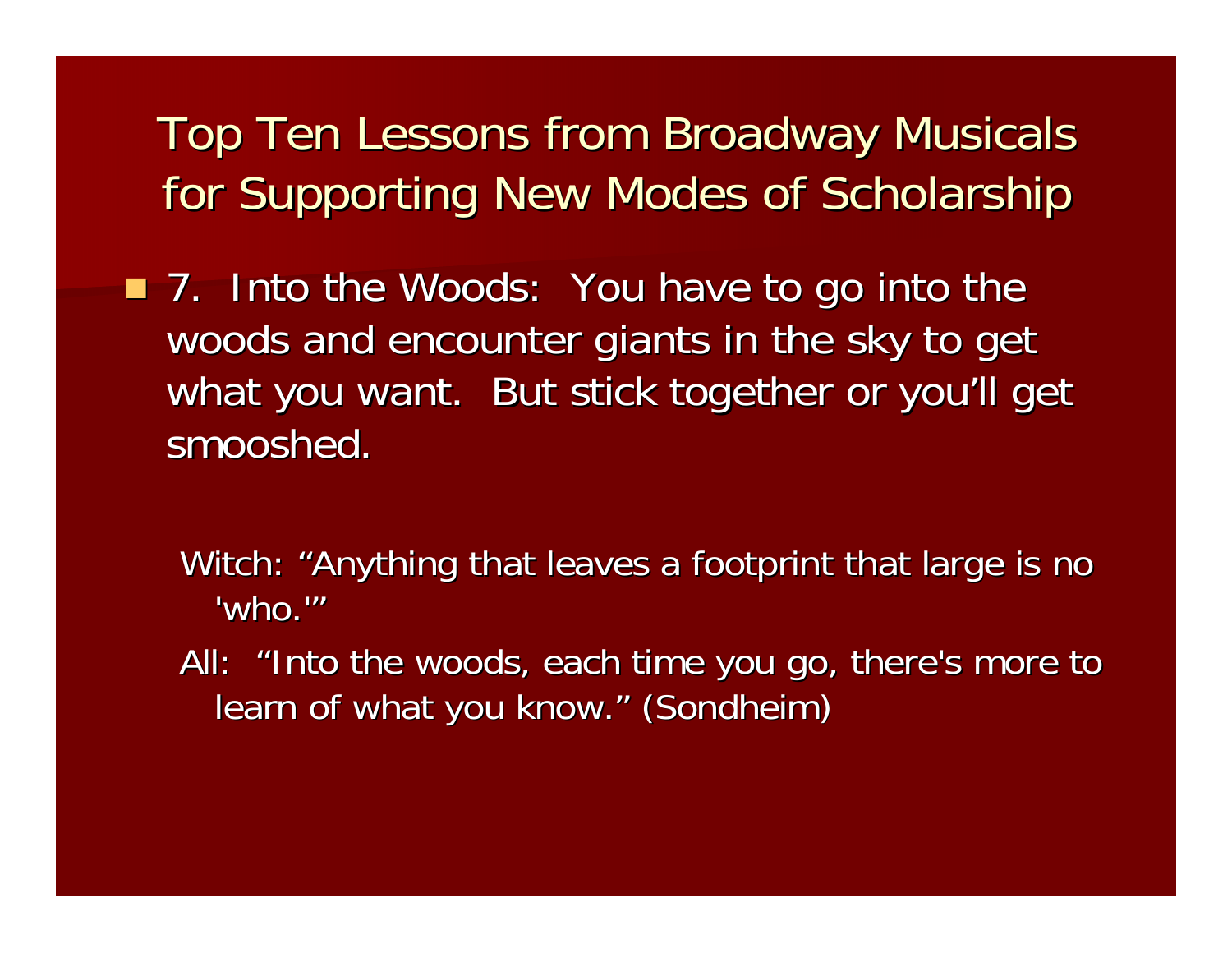■ 6. Les Miz: No matter how pure your intentions, there are always people who insist on defining you how they first perceived you; you will always be fighting against others preconceived notions. preconceived notions.

Valjean: "Believe of me what you will. There is a duty that I'm sworn to do." (Boublil & Kretzmer) Kretzmer)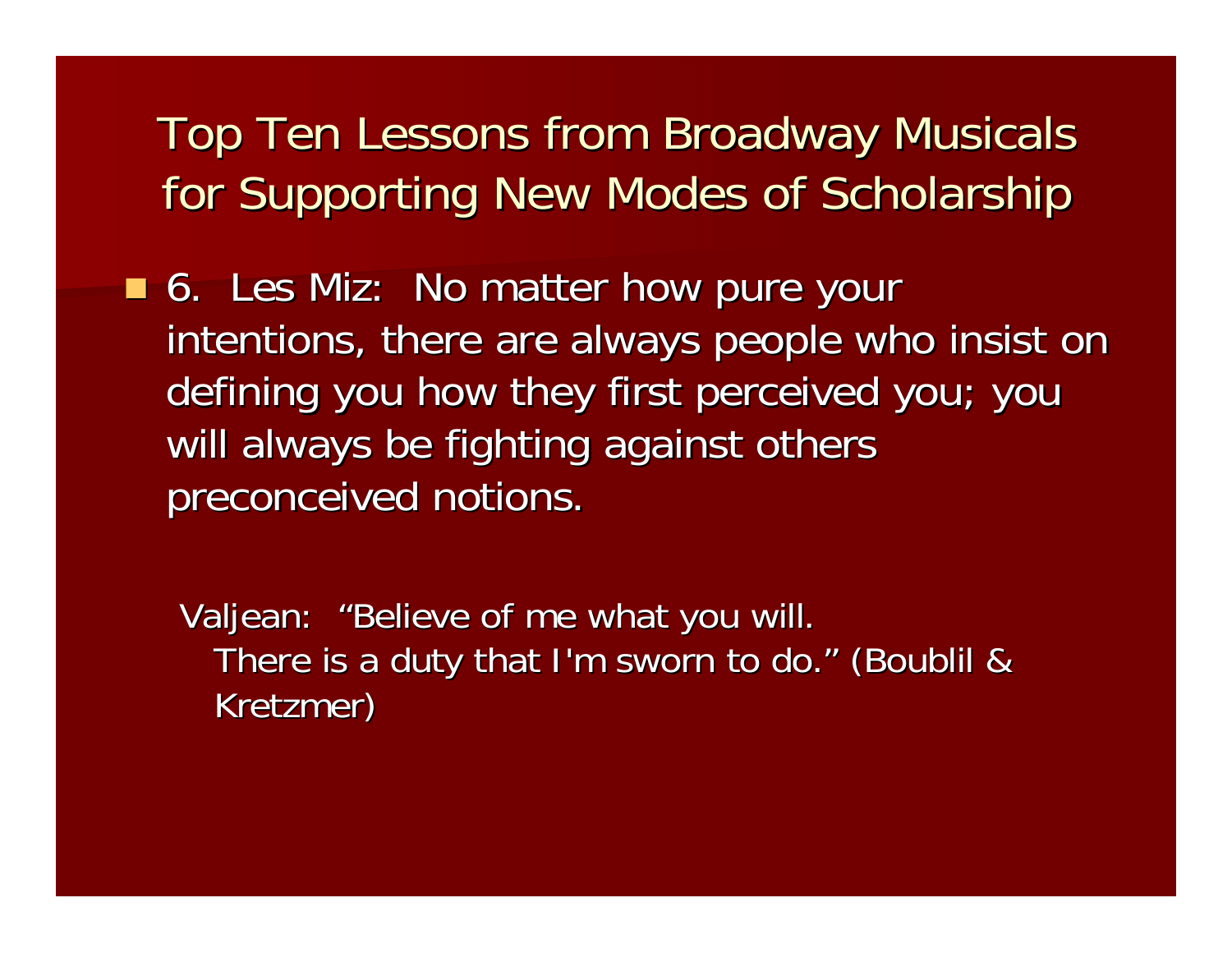■ 5. The Producers: You can never guarantee that your audience will receive your product as you intended. you intended.

Max (reading reviews): "It was shocking, outrageous, insulting...and I loved every minute of it!" (Brooks)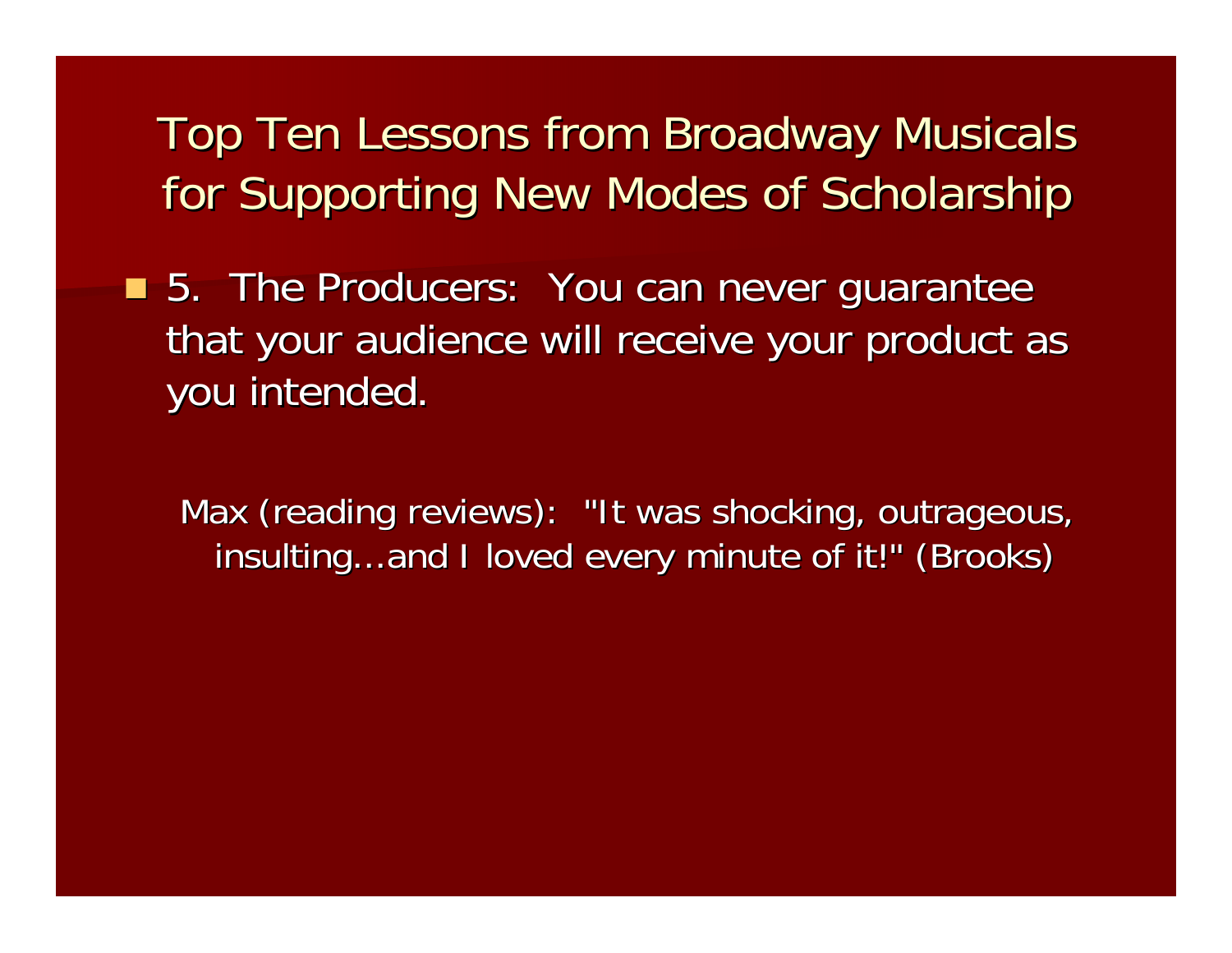■ 4. Wicked: Having friends who are different from us will change us for good.

Elphaba and Glinda: "Who can say if I've been changed for the better? But because I knew you, I have been changed for good. " (Schwartz) (Schwartz)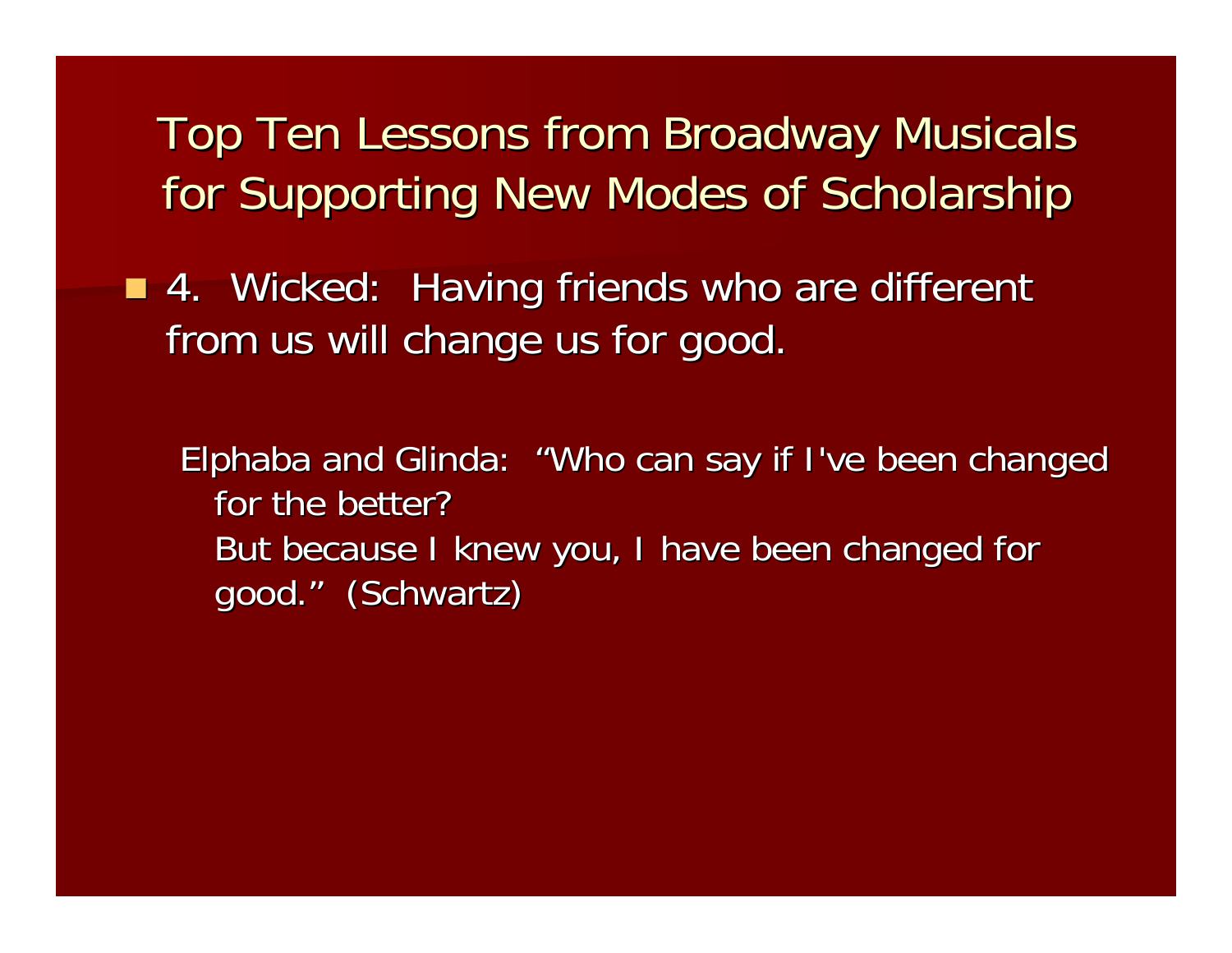- $\blacksquare$ 3. Music Man: Sometimes a librarian must take up with a scalawag to bring a community up with a scalawag to bring a community together.
	- Eulalie: "She made brazen overtures to a man who never had a friend in this town till she came here." (Wilson) (Wilson)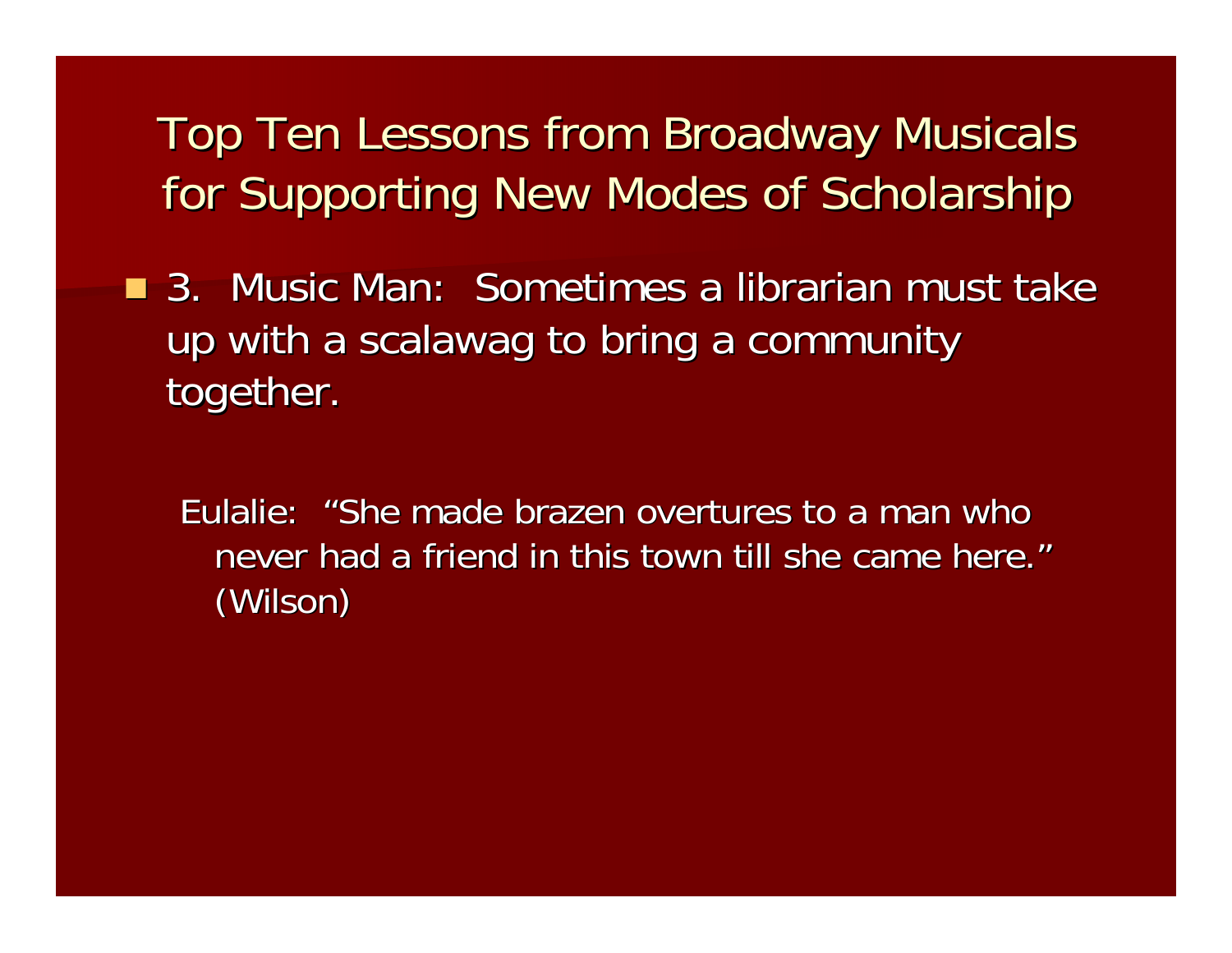**2. Rent: Embrace chaotic creativity and your** friends, no matter what.

Mark: "To no absolutes  $\dots$  . To choice  $\dots$  . To any  $\,$ passing fad.

To being an us for once. Instead of a them."

All: "La Vie Boheme!"

(Larson) (Larson)